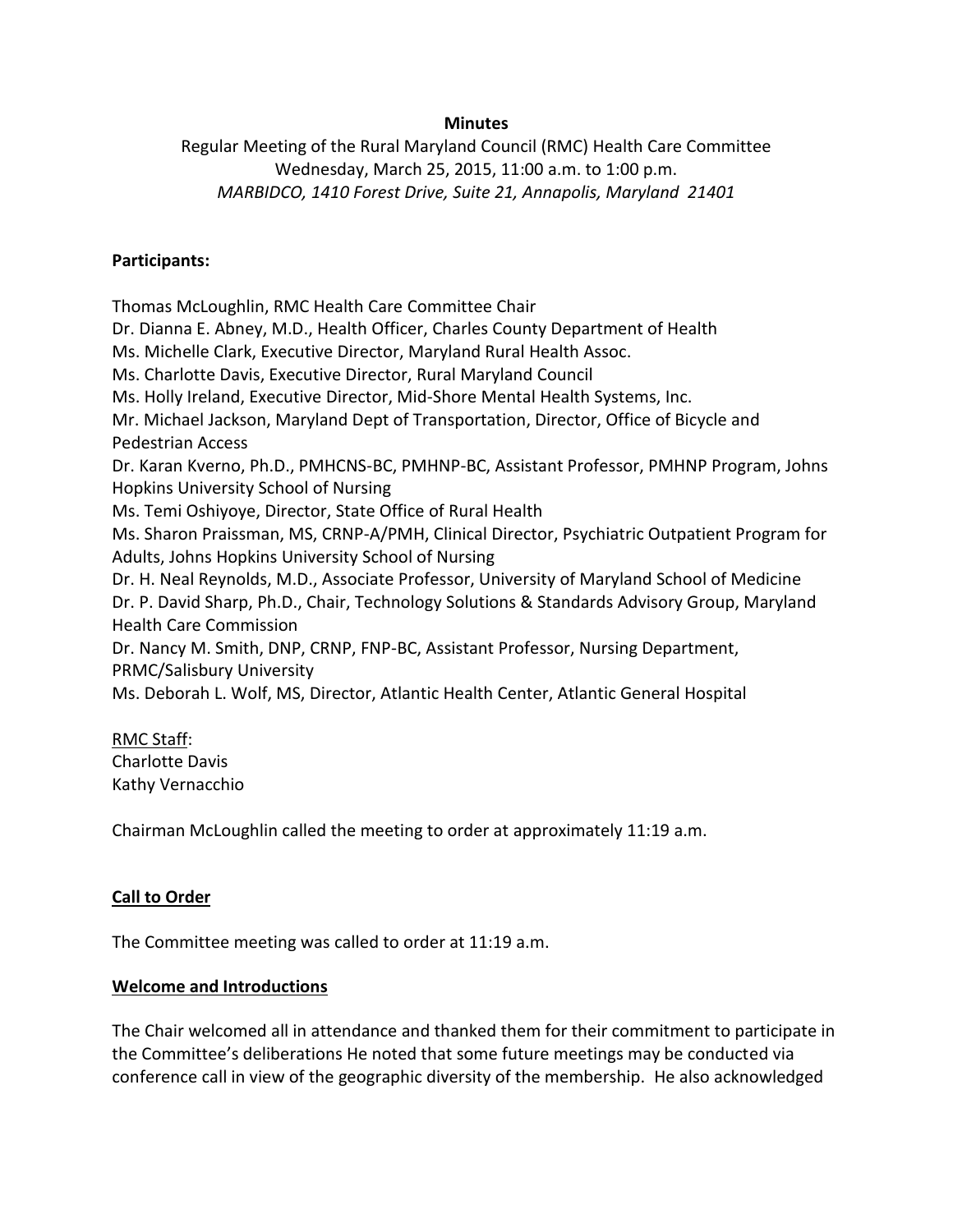Regular Meeting of the Rural Maryland Council (RMC) Health Care Committee Minutes of March 25, 2015 Page 2 of 3

with gratitude Mr. Steve McHenry who provided his Agency's Conference Room for today's meeting.

Since this was the initial meeting of the restructured Committee, each member introduced her/himself and offered a brief summary of their professional backgrounds.

## **RMC History and Mission**

Mr. McLoughlin first provided a brief historical review of rural development in America at the Federal level beginning with President Theodore Roosevelt's establishing the Country Living Commission in 1908 to its current status as the Department of Agriculture, including several milestones that occurred during this time interval.

He then commented on Maryland's formal involvement in 1994 when Governor Schaefer, by Executive Order, created the Council for Rural Development. A year later, the Rural Caucus and the General Assembly introduced legislation that established the RMC as a permanent and independent State Agency.

Its mission is to bring rural leaders, government officials at all levels, nonprofit and for-profit representatives together to identify and seek solutions to the challenges confronting rural populations. The specific goal is to improve life and preserve the cultural heritage in the rural areas of this State.

# **Committee Purpose**

The Health Care Committee's purpose is to focus, in a non-duplicative fashion, on the unmet health care needs of individuals in the rural areas of the State, as perceived by the members of the Committee. The Chair outlined a suggested approach to the activities ranging from identifying priorities, analyzing alternatives, proposing recommendations and evaluating efforts. He also commented on the Agency's limited resources which necessarily requires realistic goal and objectives that can be achieved.

Although there were earlier round table discussions and surveys on Telehealth conducted jointly by the State Office of Rural Health and the Rural Maryland Council, the previous Committee focused on the Mental Health component of Telemedicine when it was convened in 1992.Of particular concern was the recognized shortage of providers in behavioral health. Its work, however, was suspended pending the outcome of a report from the MHCC's Telemedicine Task Force. With MHCC's recommendations released in October 2014, RMC has requested that the Committee resume its deliberations.

# **Maryland Telemedicine Task Force Report**